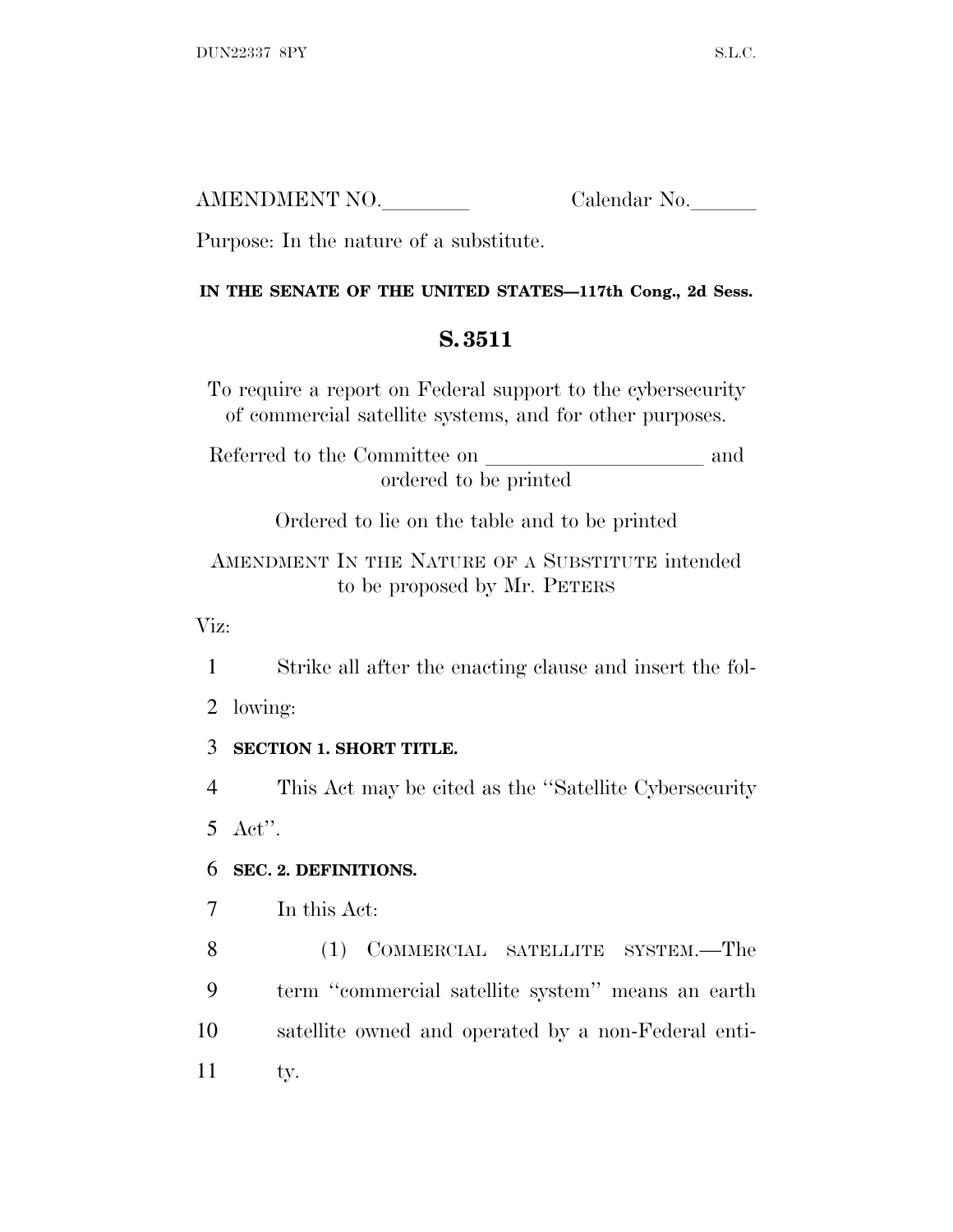(2) CRITICAL INFRASTRUCTURE.—The term ''critical infrastructure'' has the meaning given the term in subsection (e) of the Critical Infrastructure Protection Act of 2001 (42 U.S.C. 5195c(e)). (3) CYBERSECURITY RISK.—The term ''cyberse- curity risk'' has the meaning given the term in sec- tion 2209 of the Homeland Security Act of 2002 (6 U.S.C. 659). (4) CYBERSECURITY THREAT.—The term ''cy- bersecurity threat'' has the meaning given the term in section 102 of the Cybersecurity Information Sharing Act of 2015 (6 U.S.C. 1501). **SEC. 3. REPORT ON COMMERCIAL SATELLITE CYBERSECU- RITY.** (a) STUDY.—The Comptroller General of the United States shall conduct a study on the actions the Federal Government has taken to support the cybersecurity of commercial satellite systems, including as part of any ac- tion to address the cybersecurity of critical infrastructure sectors. (b) REPORT.—Not later than 2 years after the date of enactment of this Act, the Comptroller General of the United States shall report to Congress on the study con-

 ducted under subsection (a), which shall include informa-tion on—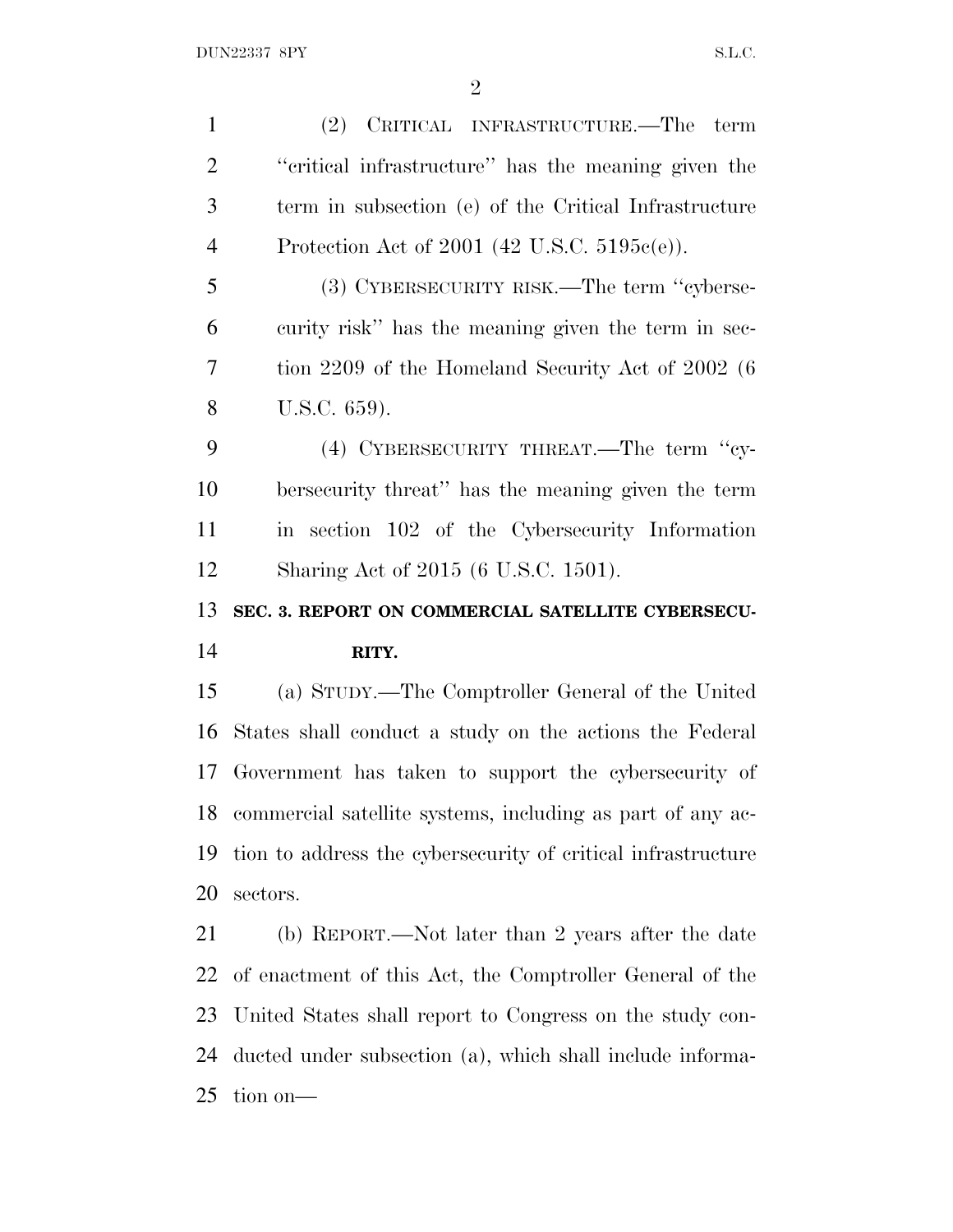(1) the effectiveness of efforts of the Federal Government in improving the cybersecurity of com- mercial satellite systems; (2) the resources made available to the public, as of the date of enactment of this Act, by Federal agencies to address cybersecurity risks and threats to commercial satellite systems; (3) the extent to which commercial satellite sys- tems are reliant on or are relied on by critical infra- structure and an analysis of how commercial sat- ellite systems, and the threats to such systems, are integrated into Federal and non-Federal critical in- frastructure risk analyses and protection plans; (4) the extent to which Federal agencies are re- liant on commercial satellite systems and how Fed- eral agencies mitigate cybersecurity risks associated with those systems; and (5) the extent to which Federal agencies coordi- nate or duplicate authorities and take other actions focused on the cybersecurity of commercial satellite systems. (c) CONSULTATION.—In carrying out subsections (a) and (b), the Comptroller General of the United States shall coordinate with appropriate Federal agencies, includ-ing-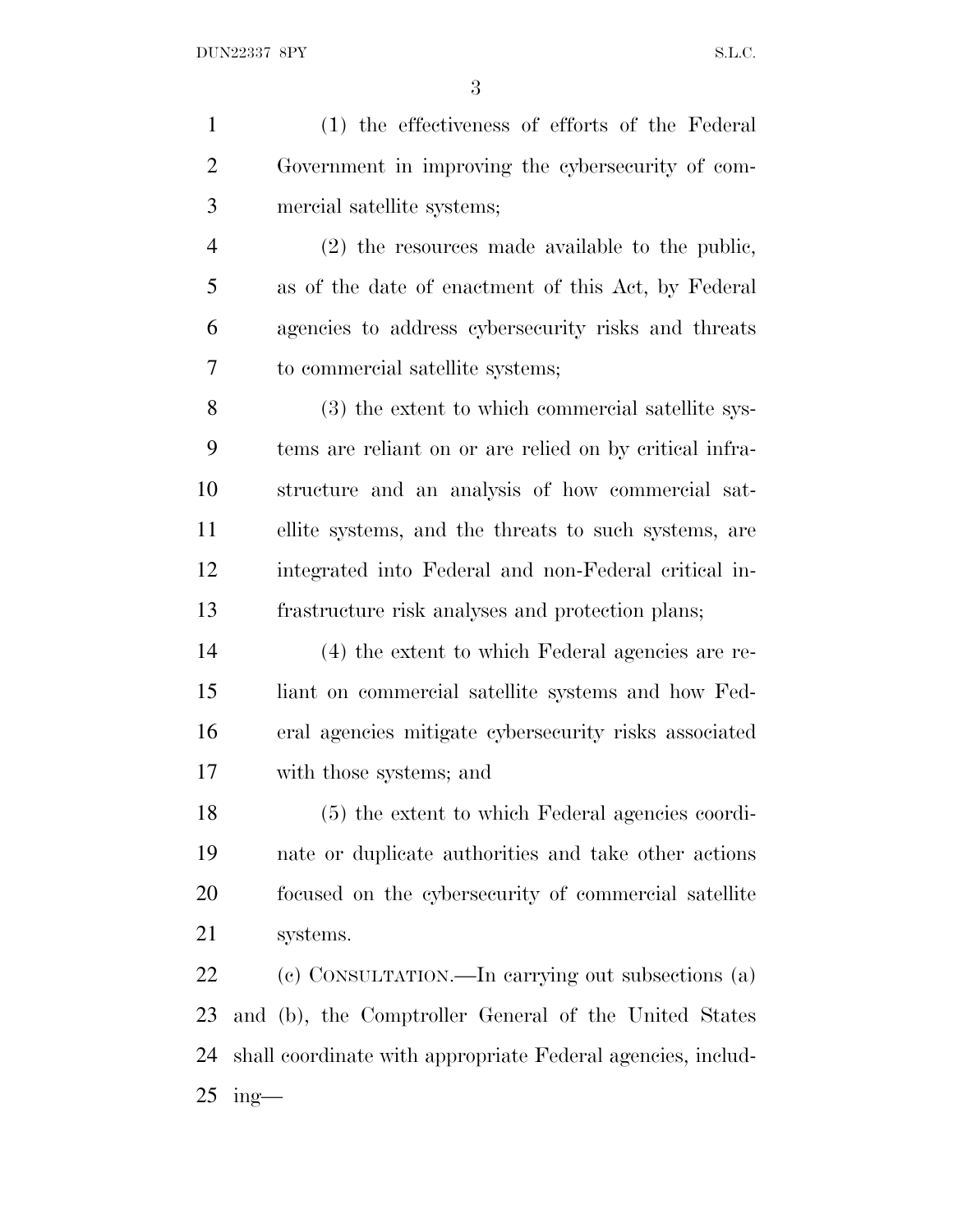| $\mathbf{1}$   | (1) the Department of Homeland Security;                    |
|----------------|-------------------------------------------------------------|
| $\overline{2}$ | (2) the Department of Commerce;                             |
| 3              | (3) the Department of Defense;                              |
| $\overline{4}$ | (4) the Department of Transportation;                       |
| 5              | (5) the Federal Communications Commission;                  |
| 6              | (6) the National Aeronautics and Space Admin-               |
| 7              | istration; and                                              |
| 8              | (7) the National Executive Committee for                    |
| 9              | Space-Based Positioning, Navigation, and Timing.            |
| 10             | (d) BRIEFING.—Not later than 1 year after the date          |
| 11             | of enactment of this Act, the Comptroller General of the    |
| 12             | United States shall provide a briefing to the appropriate   |
| 13             | congressional committees.                                   |
| 14             | (e) CLASSIFICATION.—The report made under sub-              |
| 15             | section (b) shall be unclassified but may include a classi- |
| 16             | fied annex.                                                 |
| 17             | SEC. 4. RESPONSIBILITIES OF THE CYBERSECURITY AND           |
| 18             | INFRASTRUCTURE SECURITY AGENCY.                             |
| 19             | (a) DEFINITIONS.—In this section:                           |
| 20             | (1) CLEARINGHOUSE.—The term "clearing-                      |
| 21             | house" means the commercial satellite system cyber-         |
| 22             | security clearinghouse required to be developed and         |
| 23             | maintained under subsection $(b)(1)$ .                      |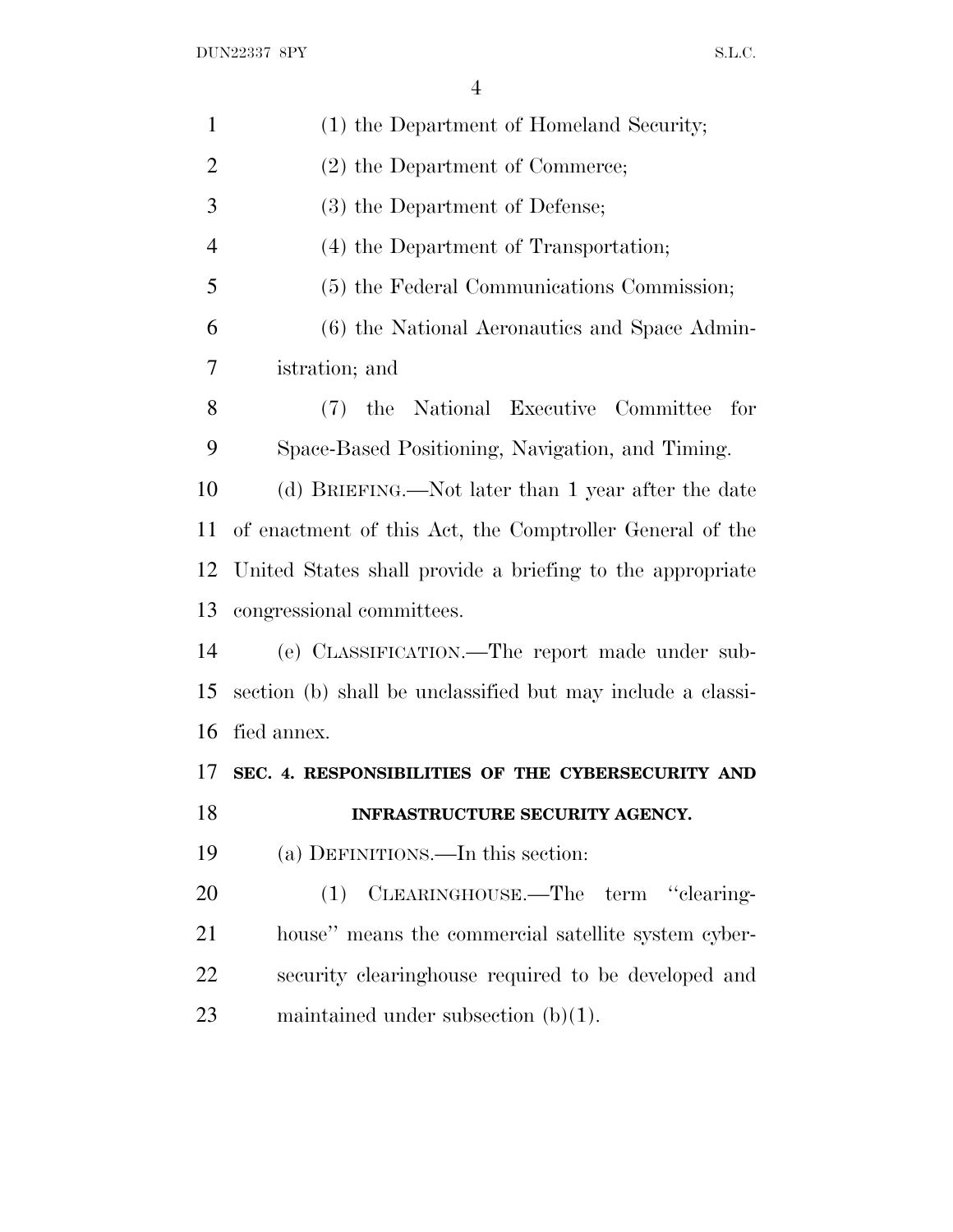| $\mathbf{1}$   | (2) DIRECTOR.—The term "Director" means               |
|----------------|-------------------------------------------------------|
| $\overline{2}$ | the Director of the Cybersecurity and Infrastructure  |
| 3              | Security Agency.                                      |
| $\overline{4}$ | (3) SMALL BUSINESS CONCERN.—The term                  |
| 5              | "small business concern" has the meaning given the    |
| 6              | term in section 3 of the Small Business Act (15       |
| 7              | U.S.C. 632).                                          |
| 8              | (b) ESTABLISHMENT OF COMMERCIAL SATELLITE             |
| 9              | SYSTEM CYBERSECURITY CLEARINGHOUSE.                   |
| 10             | (1) IN GENERAL.—Not later than 180 days               |
| 11             | after the date of enactment of this Act, the Director |
| 12             | shall develop and maintain a commercial satellite     |
| 13             | system cybersecurity clearinghouse.                   |
| 14             | (2) REQUIREMENTS.—The clearinghouse                   |
| 15             | shall—                                                |
| 16             | (A) be publicly available online;                     |
| 17             | (B) contain publicly available commercial             |
| 18             | satellite system cybersecurity resources, includ-     |
| 19             | ing the recommendations consolidated under            |
| 20             | subsection $(e)(1)$ , and any other appropriate       |
| 21             | materials for reference by entities that develop      |
| 22             | commercial satellite systems; and                     |
| 23             | (C) include materials specifically aimed at           |
| 24             | assisting small business concerns with the se-        |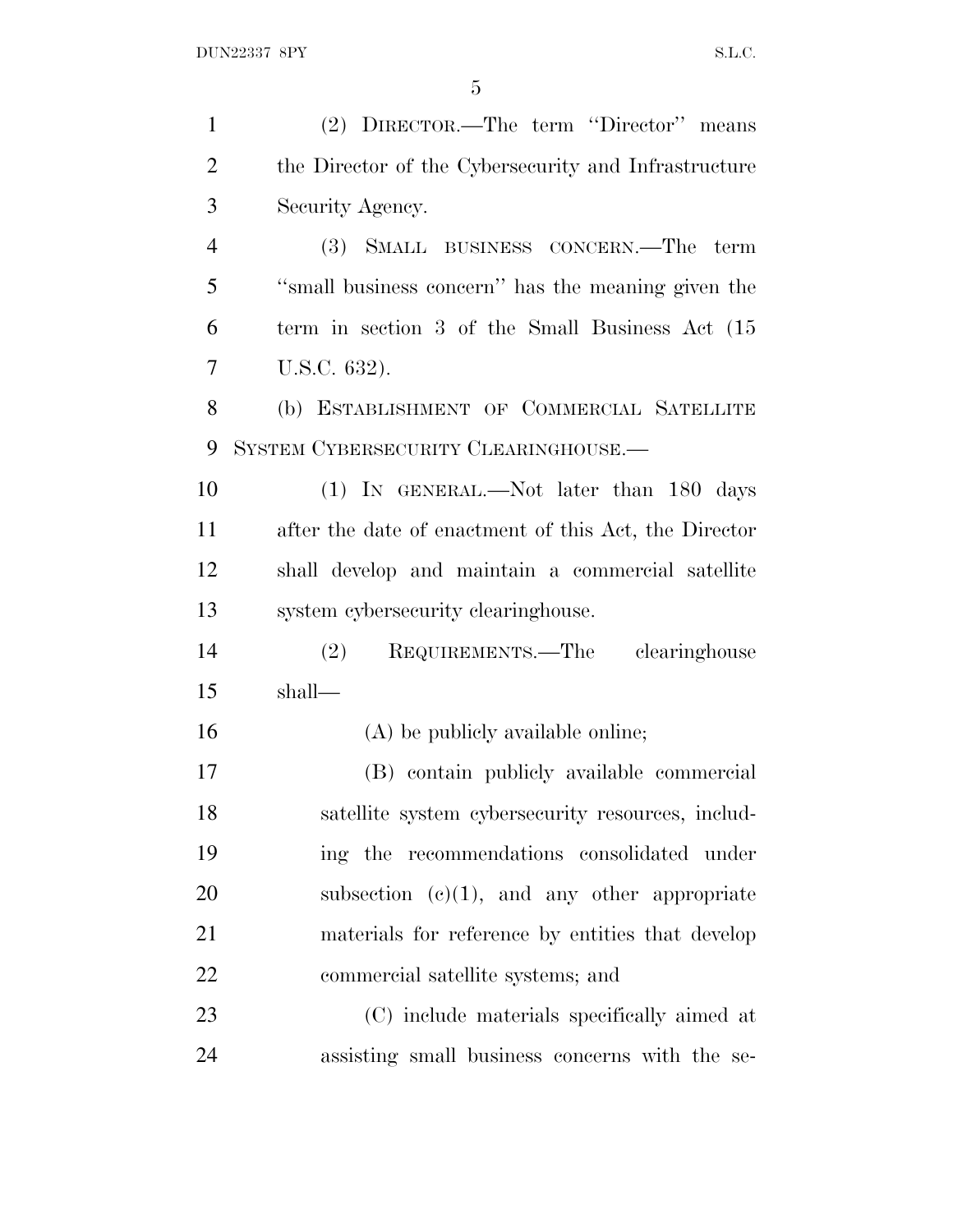| $\mathbf{1}$   | cure development, operation, and maintenance          |
|----------------|-------------------------------------------------------|
| $\overline{2}$ | of commercial satellite systems.                      |
| 3              | (3) CONTENT MAINTENANCE.—The Director                 |
| $\overline{4}$ | shall maintain current and relevant cybersecurity in- |
| 5              | formation on the clearinghouse.                       |
| 6              | (4) EXISTING PLATFORM OR WEBSITE.—The                 |
| 7              | Director may establish and maintain the clearing-     |
| 8              | house on an online platform or a website that is in   |
| 9              | existence as of the date of enactment of this Act.    |
| 10             | (c) CONSOLIDATION OF COMMERCIAL SATELLITE             |
| 11             | SYSTEM CYBERSECURITY RECOMMENDATIONS.—                |
| 12             | (1) IN GENERAL.—The Director shall consoli-           |
| 13             | date voluntary cybersecurity recommendations de-      |
| 14             | signed to assist in the development, maintenance,     |
| 15             | and operation of commercial satellite systems.        |
| 16             | REQUIREMENTS.—The recommendations<br>(2)              |
| 17             | consolidated under paragraph (1) shall include, to    |
| 18             | the greatest extent practicable, materials addressing |
| 19             | the following:                                        |
| <b>20</b>      | (A) Risk-based, cybersecurity-informed en-            |
| 21             | gineering, including continuous monitoring and        |
| 22             | resiliency.                                           |
| 23             | (B) Planning for retention or recovery of             |
| 24             | positive control of commercial satellite systems      |
| 25             | in the event of a cybersecurity incident.             |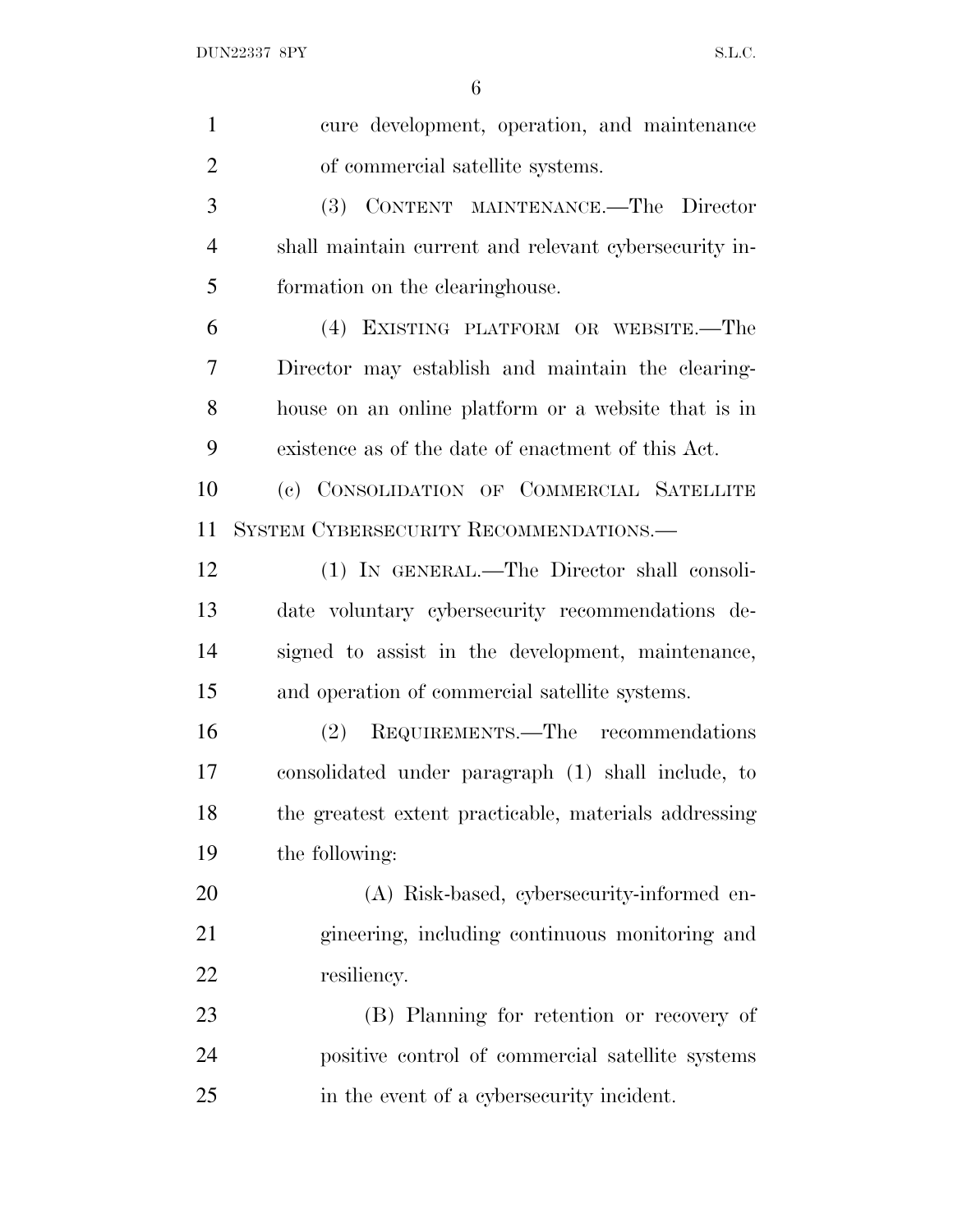| $\mathbf{1}$   | (C) Protection against unauthorized access          |
|----------------|-----------------------------------------------------|
| $\overline{2}$ | to vital commercial satellite system functions.     |
| 3              | (D) Physical protection measures designed           |
| $\overline{4}$ | to reduce the vulnerabilities of a commercial       |
| 5              | satellite system's command, control, and telem-     |
| 6              | etry receiver systems.                              |
| 7              | (E) Protection against jamming and spoof-           |
| 8              | ing.                                                |
| 9              | (F) Security against threats throughout a           |
| 10             | commercial satellite system's mission lifetime.     |
| 11             | (G) Management of supply chain risks that           |
| 12             | affect cybersecurity of commercial satellite sys-   |
| 13             | tems.                                               |
| 14             | (H) As appropriate, and as applicable pur-          |
| 15             | suant to the maintenance requirement under          |
| 16             | subsection $(b)(3)$ , the findings and<br>rec-      |
| 17             | ommendations from the study conducted by the        |
| 18             | Comptroller General of the United States under      |
| 19             | section $3(a)$ .                                    |
| 20             | (I) Any other recommendations to ensure             |
| 21             | the confidentiality, availability, and integrity of |
| 22             | data residing on or in transit through commer-      |
| 23             | cial satellite systems.                             |
| 24             | IMPLEMENTATION.—In implementing this Act,<br>(d)    |
| 25             | the Director shall—                                 |